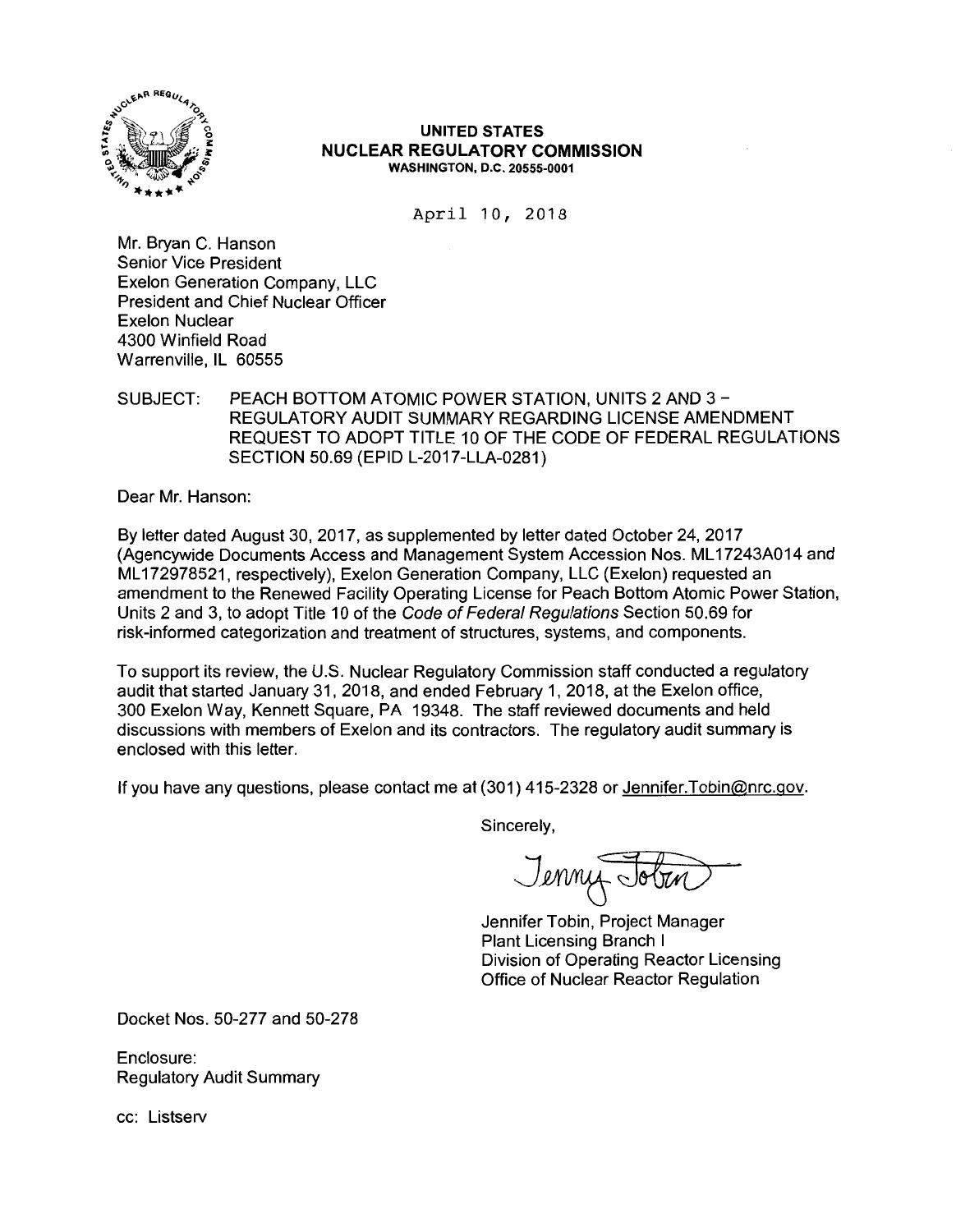

#### **UNITED STATES NUCLEAR REGULATORY COMMISSION WASHINGTON, D.C. 20555-0001**

# OFFICE OF NUCLEAR REACTOR REGULATION

## REGULATORY AUDIT SUMMARY FOR JANUARY 31 - FEBRUARY 1, 2018, AUDIT

## IN SUPPORT OF LICENSE AMENDMENT REQUEST TO ADOPT 10 CFR 50.69

# EXELON GENERATION COMPANY, LLC

## PEACH BOTTOM ATOMIC POWER STATION, UNITS 2 AND 3

## DOCKET NOS. 50-277 AND 50-278

### 1.0 BACKGROUND

By letter dated August 30, 2017 (Reference 1), as supplemented by letter dated October 24, 2017 (Reference 2), Exelon Generation Company, LLC (Exelon) requested an amendment to the Renewed Facility Operating License for Peach Bottom Atomic Power Station (Peach Bottom), Units 2 and 3, to adopt Title 10 of the Code of Federal Regulations Section 50.69 (10 CFR 50.69) for risk informed categorization and treatment of structures, systems, and components (SSCs ). The proposed license amendment would modify the licensing basis by the addition of a license condition to allow for the implementation of the provisions of 10 CFR 50.69, which allow adjustment of the scope of equipment subject to special treatment controls (e.g., quality assurance, testing, inspection, condition monitoring, assessment, and evaluation).

This voluntary risk-informed alternative rule allows power reactor licensees and license applicants to apply a risk-informed categorization process to categorize SSCs based on their safety significance. The final rule was published in the Federal Register on November 22, 2004 (69 FR 68008) (Reference 3). The U.S. Nuclear Regulatory Commission (NRC or the Commission) staff issued Regulatory Guide 1.201, Revision 1, "Guidelines for Categorizing Structures, Systems, and Components in Nuclear Power Plants According to Their Safety Significance," in May 2006 (Reference 4).

The NRC staff's review of the application has commenced in accordance with the Office of Nuclear Reactor Regulation (NRR) Office Instruction LIC-101, "License Amendment Review Procedures." The NRC staff determined that a regulatory audit of Exelon's 10 CFR 50.69 application should be conducted in accordance with NRR Office Instruction LIC-111, "Regulatory Audits," for the staff to gain a better understanding of the licensee's proposed risk-informed categorization process.

The regulatory audit was a planned license or regulation-related activity that included the examination and evaluation of primarily non-docketed information. The regulatory audit was conducted with the intent to gain understanding, to verify information, and/or to identify information that will require docketing to support the basis of a licensing or regulatory decision. Performing a regulatory audit of the licensee's information is expected to assist the staff in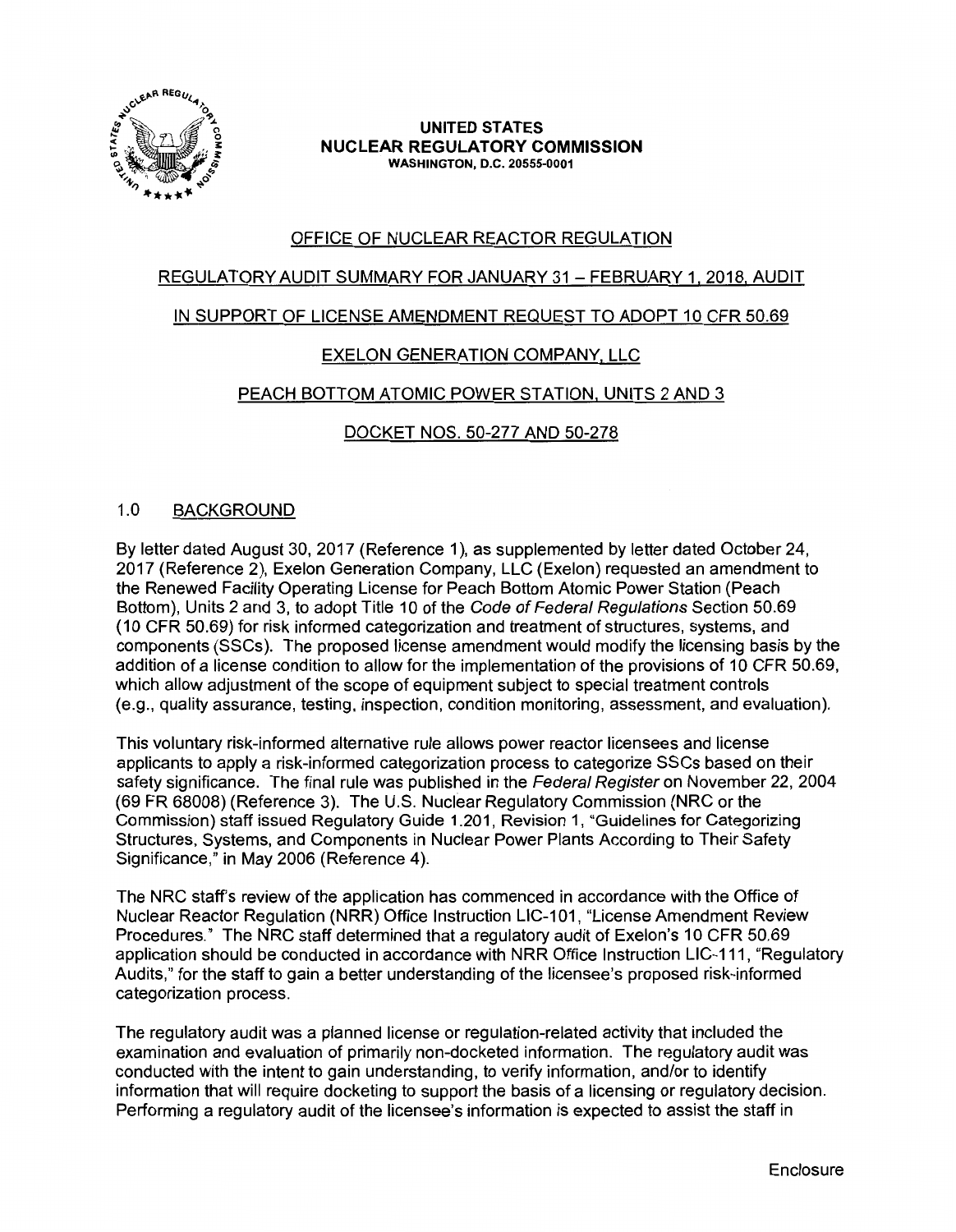efficiently conducting its review or gain insights on the licensee's processes or procedures. Information that the NRC staff relies upon to make the safety determination must be submitted on the docket. However, the NRC staff may review supporting information retained as records under 10 CFR 50.71 and/or 10 CFR 54.37, which, although not required to be submitted as part of the licensing action, would help the staff better understand the licensee's submitted information.

The purpose of the audit was to gain an understanding of the information needed to support the staff's licensing decision regarding the license amendment request (LAR) and to develop appropriate requests for additional information (RAls), as needed. The information submitted in support of the Peach Bottom LAR is under review, and additional information needed to support the LAR review will be formally communicated by the NRC staff using the RAI process in accordance with NRR Office Instruction LIC-101.

An audit team, which consisted of the NRC staff and NRC contractor from Pacific Northwest National Laboratories (PNNL), conducted the regulatory audit from January 31, 2018, through February 1, 2018, at the Exelon office, 300 Exelon Way, Kennett Square, PA 19348.

## 2.0 AUDIT ACTIVITIES

The NRC audit team consisted of five staff from the Division of Risk Assessment, Probabilistic Risk Assessment (PRA) Licensing Branch and one PNNL contractor. Several NRC observers including staff from the Division of Operating Reactor Licensing, Division of Engineering, and NRC Region 1 were in attendance for Exelon's Integrated Decision-Making Panel (IDP) meeting which occurred during the morning hours of January 31, 2018. Attachment 1 provides the list of attendees from NRC, PNNL, Exelon, and other participants.

On January 31, Exelon conducted a four-hour demonstration of the IDP associated with the Peach Bottom 10 CFR 50.69 categorization for the residual heat removal (RHR) system. The IDP primarily consisted of presentations and technical discussion of the categorization results from the PRA, non-PRA, passive, defense-in-depth, and qualitative categorization elements of process for each of the functions associated with RHR including final conclusions of how each function translates into categorization of system safety components. For the PRA results, Exelon's 10 CFR 50.69 team presented results of categorization based both on internal events and fire core damage frequency and large early release frequency. The NRC staff were observers and mostly in listening mode for the entire IDP session.

The regulatory audit started in the afternoon immediately following the IDP session, with the NRC audit team and the licensee's staff and contractors. During the audit, team members participated in technical discussions according to the audit plan available in NRC's Agencywide Documents Access and Management System (ADAMS) (Reference 5). Technical discussions focused on the following major review areas: technical adequacy of the internal events and fire PRA, categorization process overview, and review of the audit questions with the licensee's 10 CFR 50.69 team. In addition to reviewing the audit questions, NRC discussed lessons learned from 10 CFR 50.69 audits for other licensees. During the audit, the NRC staff discussed several questions associated with the LAR, some of which will be formally sent as RAls.

At the conclusion of the audit, the team participated in a summary exit meeting with the Exelon audit team on February 1, 2018. The NRC staff provided a brief conclusion of the audit objectives that were met and details on the path forward. There were no open items in the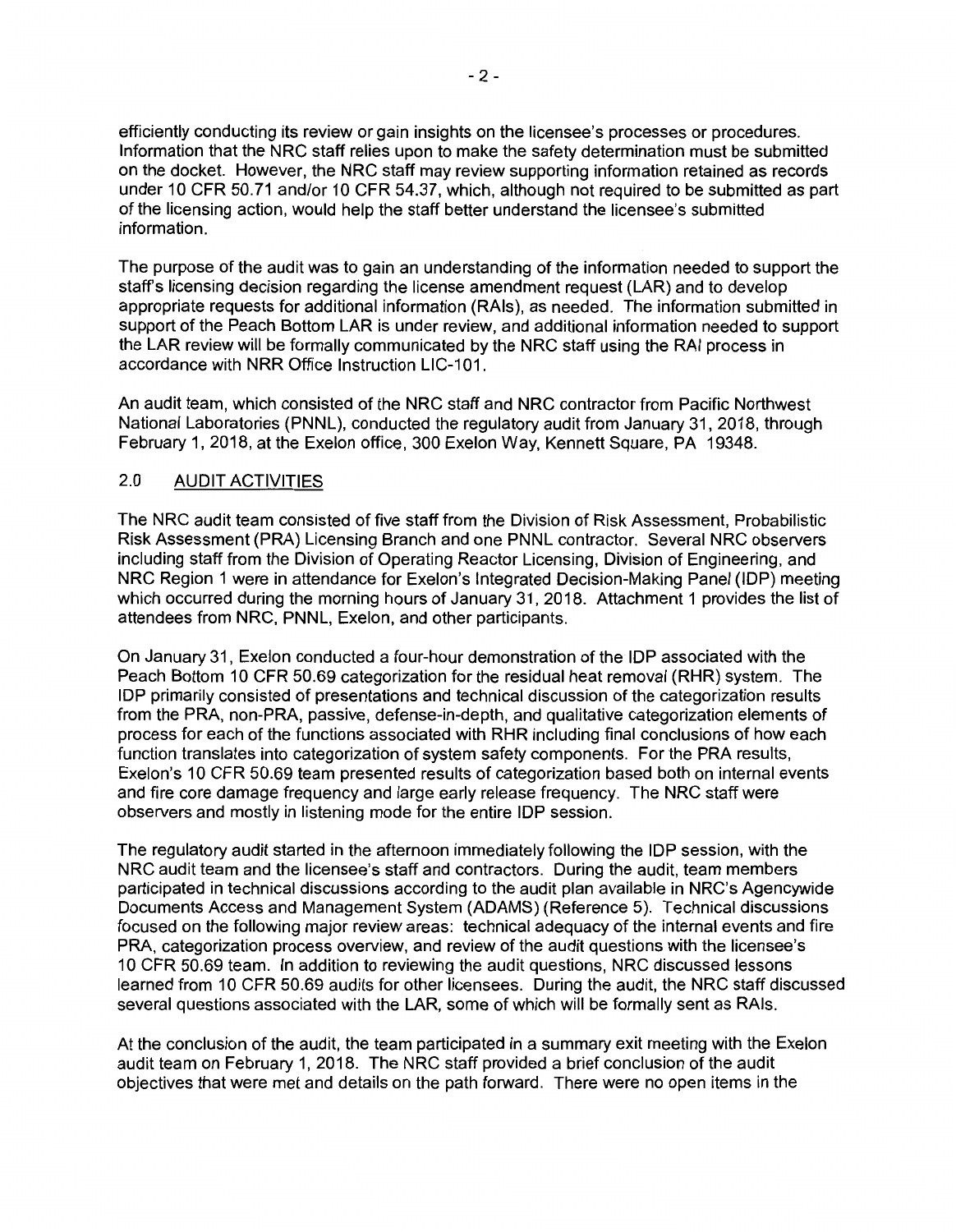discussion and no deviation from the audit plan. Attachment 2 contains a list of documents reviewed by the team during the audit.

#### 3.0 RESULTS OF THE AUDIT

The RAls were issued to the licensee on April 6, 2018 (ADAMS Accession No. ML 180968506), with a request to submit the response within 30 days.

#### 4.0 REFERENCES

- 1. Letter from J. Barstow, Exelon, to NRC, "Peach Bottom Atomic Power Station, Units 2 and 3 - Application to Adopt 10 CFR 50.69, 'Risk-Informed Categorization and Treatment of Structures, Systems, and Components (SSCs) for Nuclear Power Plants,"' dated August 30, 2017 (ADAMS Accession No. ML17243A014).
- 2. Letter from J. Barstow, Exelon, to NRC, "Peach Bottom Atomic Power Station, Units 2 and 3 - Supplement to Application to Adopt 10 CFR 50.69, Risk-Informed Categorization and Treatment of Structures, Systems, and Components for Nuclear Power Reactors," dated October 24, 2017 (ADAMS Accession No. ML17297B521).
- 3. Federal Register Notice (69 FR 68008), "Risk-Informed Categorization and Treatment of Structures, Systems and Components for Nuclear Power Plants," dated November 22, 2004 **(ADAMS** Accession No. ML042960073).
- 4. NRC Regulatory Guide 1.201, Revision 1, "Guidelines for Categorizing Structures, Systems, and Components in Nuclear Power Plants according to Their Safety Significance," issued May 2006 (ADAMS Accession No. ML061090627).
- 5. Peach Bottom Atomic Power Station, Units 2 and 3, Regulatory Audit Plan License Amendment Request to Adopt 10 CFR Section 50.69, dated January 2018 (ADAMS Accession No. ML 18005A077).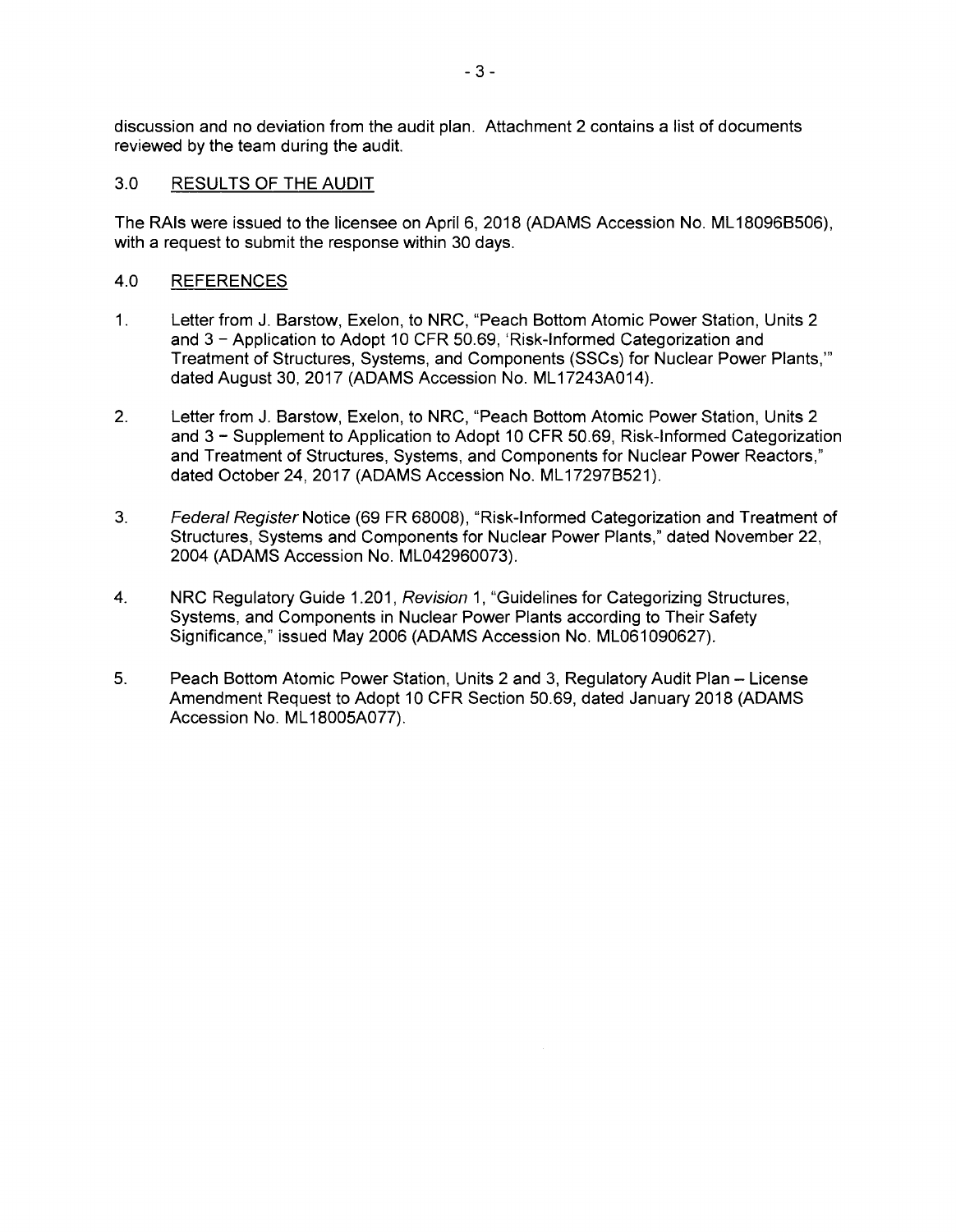## **List of Participants**

### **U.S. Nuclear Regulatory Commission (NRC) Audit Team**

| • Stacey Rosenberg | NRC. | <b>Branch Chief</b>                 |
|--------------------|------|-------------------------------------|
| • Leslie Fields    | NRC. | <b>Audit Team Leader</b>            |
| • Mihaela Biro     | NRC. | <b>Audit Technical Lead</b>         |
| • Jonathan Evans   | NRC. | Probabilistic Risk Assessment (PRA) |
|                    |      |                                     |

• Michael Levine **NRC PRA** 

### **Pacific Northwest National Laboratory (PNNL) Team**

• Garill Coles PNNL PRA

# **NRC Integrated Decision-Making Panel Observation Team**

| $\bullet$ | Jesse Quichocho | <b>NRC</b> | <b>Branch Chief</b>              |
|-----------|-----------------|------------|----------------------------------|
| $\bullet$ | Ali Rezai       | <b>NRC</b> | <b>Electrical Engineer</b>       |
|           | • Hari Kodali   | <b>NRC</b> | <b>Materials Engineer</b>        |
| $\bullet$ | Ed Miller       | <b>NRC</b> | <b>Project Manager</b>           |
|           | • Jenny Tobin   | <b>NRC</b> | <b>Licensing Project Manager</b> |

#### **NRC Regional Staff in Attendance**

| • Frank Arner  | RI | Senior Resident Analyst        |
|----------------|----|--------------------------------|
| • Chris Cahill | RI | <b>Senior Resident Analyst</b> |

# **Exelon Generation Company, LLC - Peach Bottom Atomic Power Station, Units 2 and 3 (Peach Bottom) Team**

|           | <b>Glenn Stewart</b>      | Licensing Lead                         |
|-----------|---------------------------|----------------------------------------|
| $\bullet$ | Shannon Rafferty-Czincila | Risk Management Senior Manager         |
| ٠         | Eugene Kelly              | <b>Risk Management Senior Engineer</b> |
| $\bullet$ | Preeti Furtado            | <b>Engineering Manager</b>             |
| $\bullet$ | <b>Kirk Lindemen</b>      | 10 CFR 50.69 Engineer                  |
| $\bullet$ | Joe Janssen               | 10 CFR 50.69 Engineer                  |
| $\bullet$ | <b>Mark Lefever</b>       | Engineering                            |
| $\bullet$ | Stephanie Hanson          | Peach Bottom                           |
| ٠         | Tom LaMontague            | Peach Bottom                           |
| $\bullet$ | <b>Charlotte Couger</b>   | 10 CFR 50.69 Engineer                  |
| $\bullet$ | <b>Monica Hurley</b>      | Exelon                                 |
| $\bullet$ | Mark Uhrich               | Exelon                                 |
|           | <b>Chris Thomas</b>       | Exelon                                 |
|           | <b>Chris Weichler</b>     | Peach Bottom                           |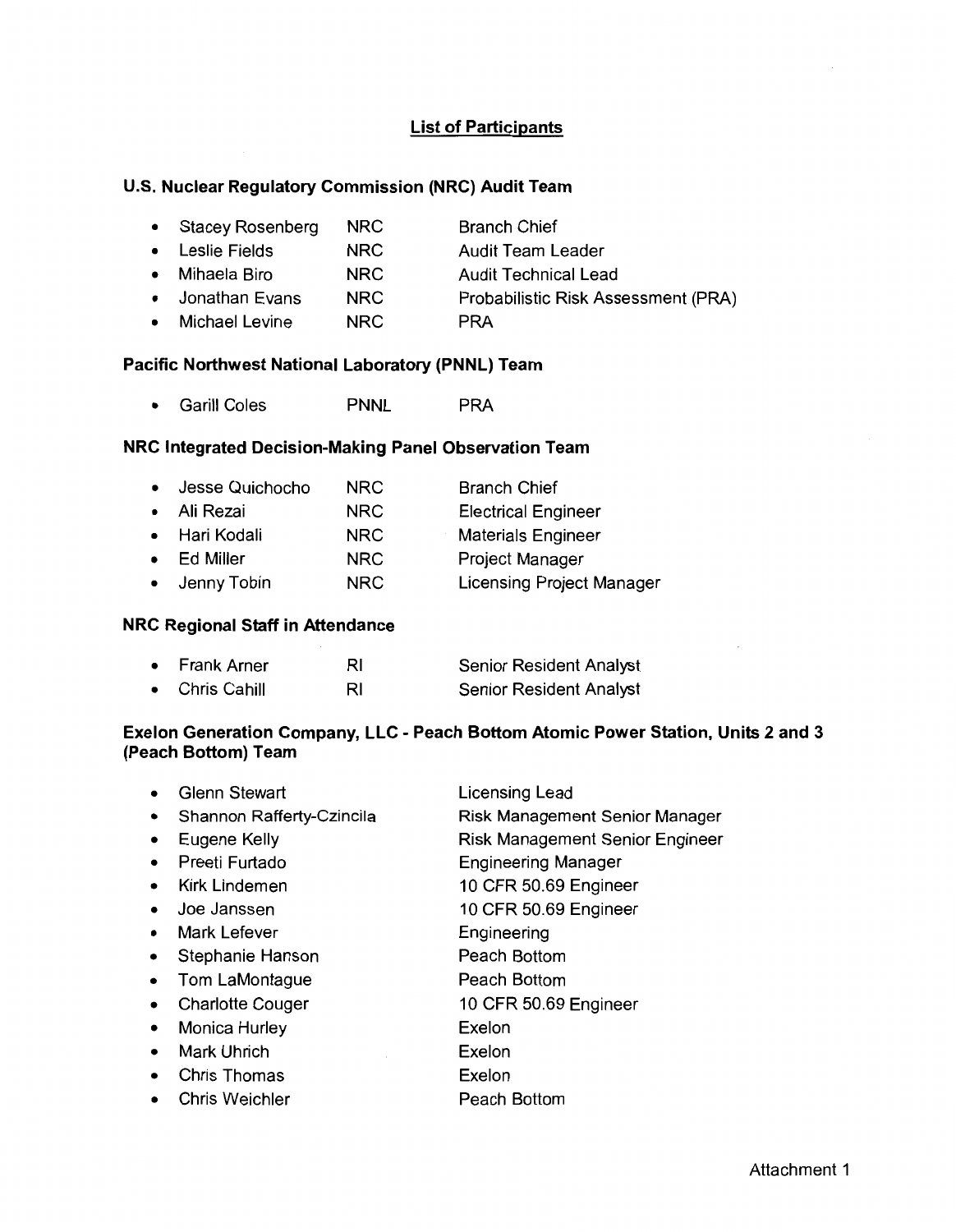- Amy Huber Peach Bottom
- Travis Bement Exelon
- Richard Gropp Exelon

## **Jensen Hughes 10 CFR 50.69 Support Team**

- 
- 
- 
- 
- 
- 
- 
- Barry Sloane **Director, Exelon Risk Management Program**<br>• David Passehl **Director, Exelon Risk Management Program**
- David Passehl **Technical Lead, 10 CFR 50.69 PRA Categorization**<br>• Ken Saunders **10 CFR 50.69 Engineer**
- Ken Saunders 10 CFR 50.69 Engineer<br>• Charlie Young Charles Coperations Support
- Charlie Young **Operations Support**<br>• Brian Albinson **Contains Internal Events/Inter**

 $\bar{z}$ 

• Brian Albinson Internal Events/Internal Flooding PRA Model Owner<br>• Greg Zucal The Risk Management Engineer

 $\bar{\mathcal{A}}$ 

- Greg Zucal **Constanting Constanting Constanting Constanting Constanting Constanting Constanting Constanting Constanting Constanting Constanting Constanting Constanting Constanting Constanting Constanting Constanting Cons** 
	- Risk Management Engineer

 $\mathcal{L}$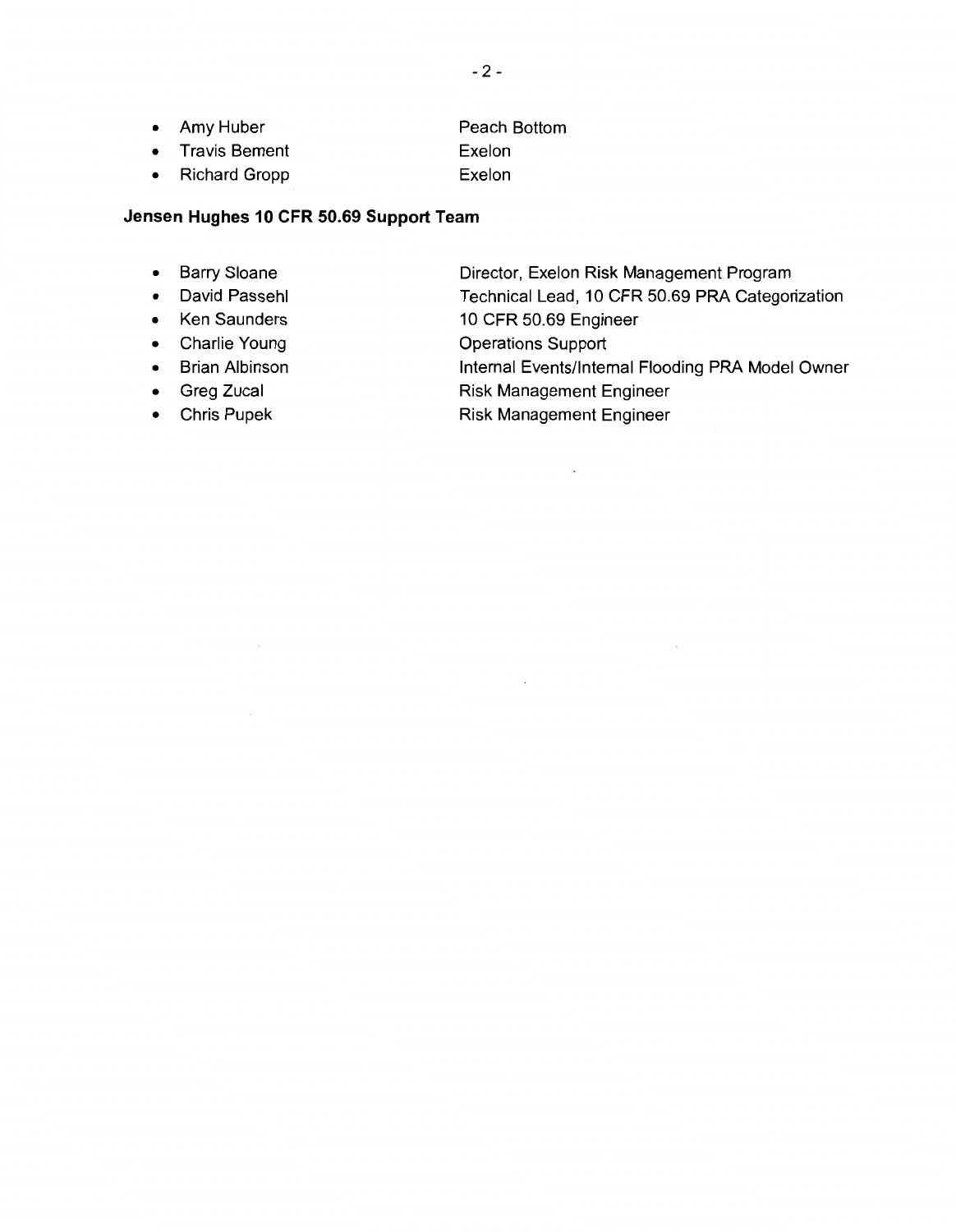## **List of Documents Reviewed During the Audit**

### **Peach Bottom Atomic Power Station, Units 2 and 3, Documents Available for Review on the Exelon Generation Company, LLC Portal/Laptop**

The licensee provided an extensive list of supporting documents (e.g., analyses, calculations, reports, drawings, and procedures) on the Limerick document portal available during the week of the audit.

#### **Additional Documents/Procedures Reviewed on Site**

- ER-AA-569, 10 CFR 50.69 Program Description
- PB-5069-10-003, Revision 0, Peach Bottom Atomic Power Station, Units 2 and 3, Residual Heat Removal (RHR) 50.69 Categorization
- PB-MISC-032, Revision 0, Peach Bottom RHR Passive 50.69 Categorization
- PB-PRA-10, Component Data Notebook
- PB-LAR-DIS, PRA Technical Adequacy in Support of the License Amendment Request to Implement 10 CFR 50.69 as well as the License Amendment Request to Implement the Risk Informed Completion Time (RICT) Program
- PB-LAR-015, Revision 2, PRA Technical Adequacy Table 5.1 Peer Review and Peer Review Findings
- 032299-RPT-001, Peach Bottom Atomic Power Station PRA Finding Level F&O Technical Review and Focused Scope Peer Review